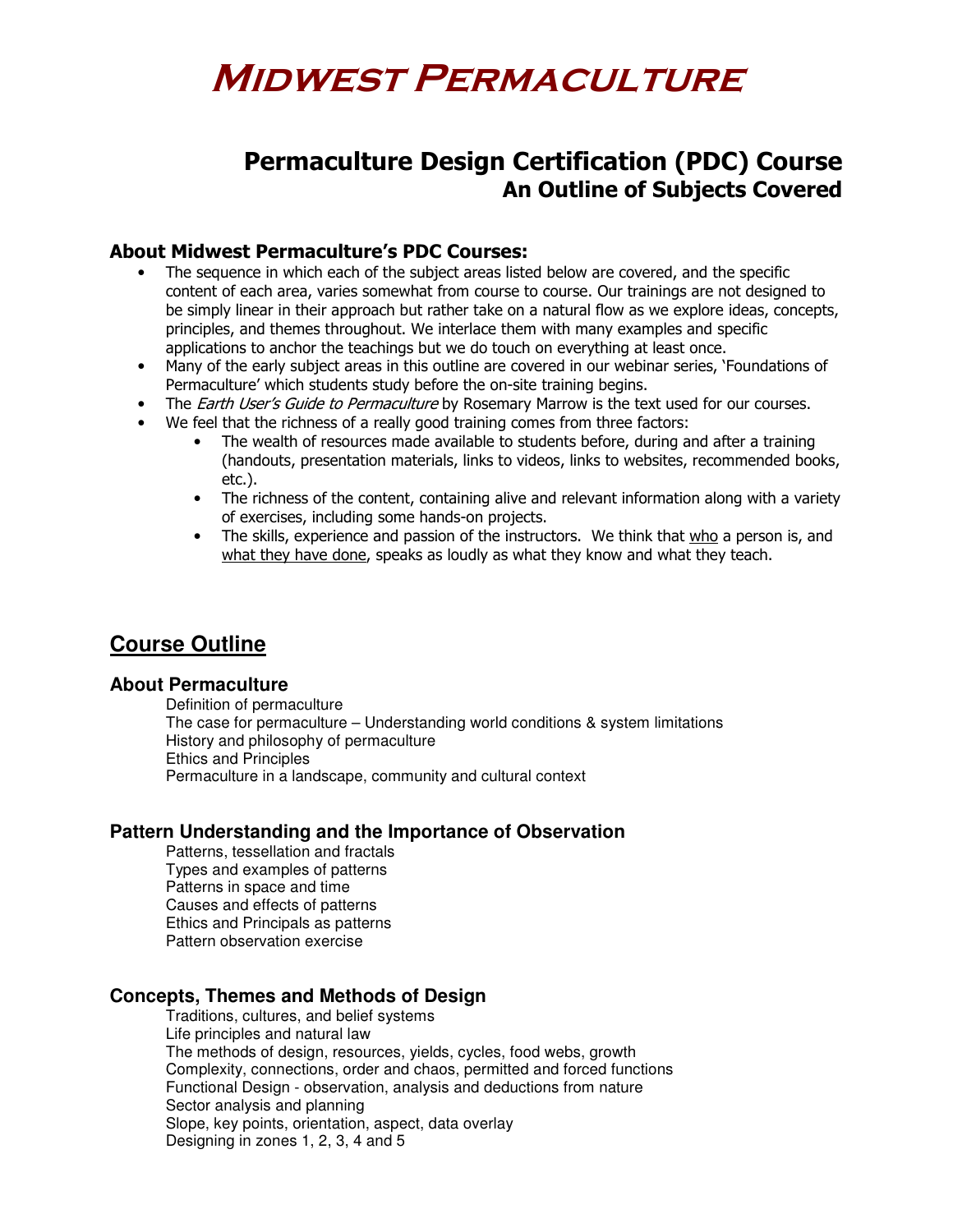Flow diagrams, options and decisions Incremental design and guilds Succession & evolution - Establishment and maintenance Cultivated ecology - Practical procedures of property design

### **Trees and their energy transactions**

Importance of forests Temperature, wind, total precipitation, etc. Root, mineral and rain interactions Implications for design The many types of forest Establishing forest Maintaining extending and enhancing forests Methods of propagation and grafting

#### **Water**

Chemical & structural properties of water Water in design Hydrological cycles Regional interventions and the water cycle Water harvesting earthworks for conservation and storage Rain water harvesting, biological water cleaning systems Irrigation and gravity designs Greywater systems for home Water and sewage

#### **Soils**

Soil - its relationship to life elements, water and base rocks Soils direct link to health The pH, organic matter content, and primary nutrients Soil pores and crumb structure importance Legumes as nitrogen fixers and the phosphate accumulating plants Plants and biological elements as deficiency indicators and mineral accumulators Working with difficult soils Composting and humus creation Seed balls, soil erosion and rehabilitation Vermiculture (importance of cultivation of worms)

# **Earthworks and earth resources**

Earthwork design concept planning Planting after earthworks Types of earthworks, earth constructions and earth resources Understanding the surveying of basic levels and slope measurement Using an A-frame, sight level, and/or transit to find level and contour lines Techniques for building of dams, swales, earth banks, terraces, roads and drains Using the right machine for the job Designing for catastrophe, fire, flood, drought, earthquake, landslip and tsunami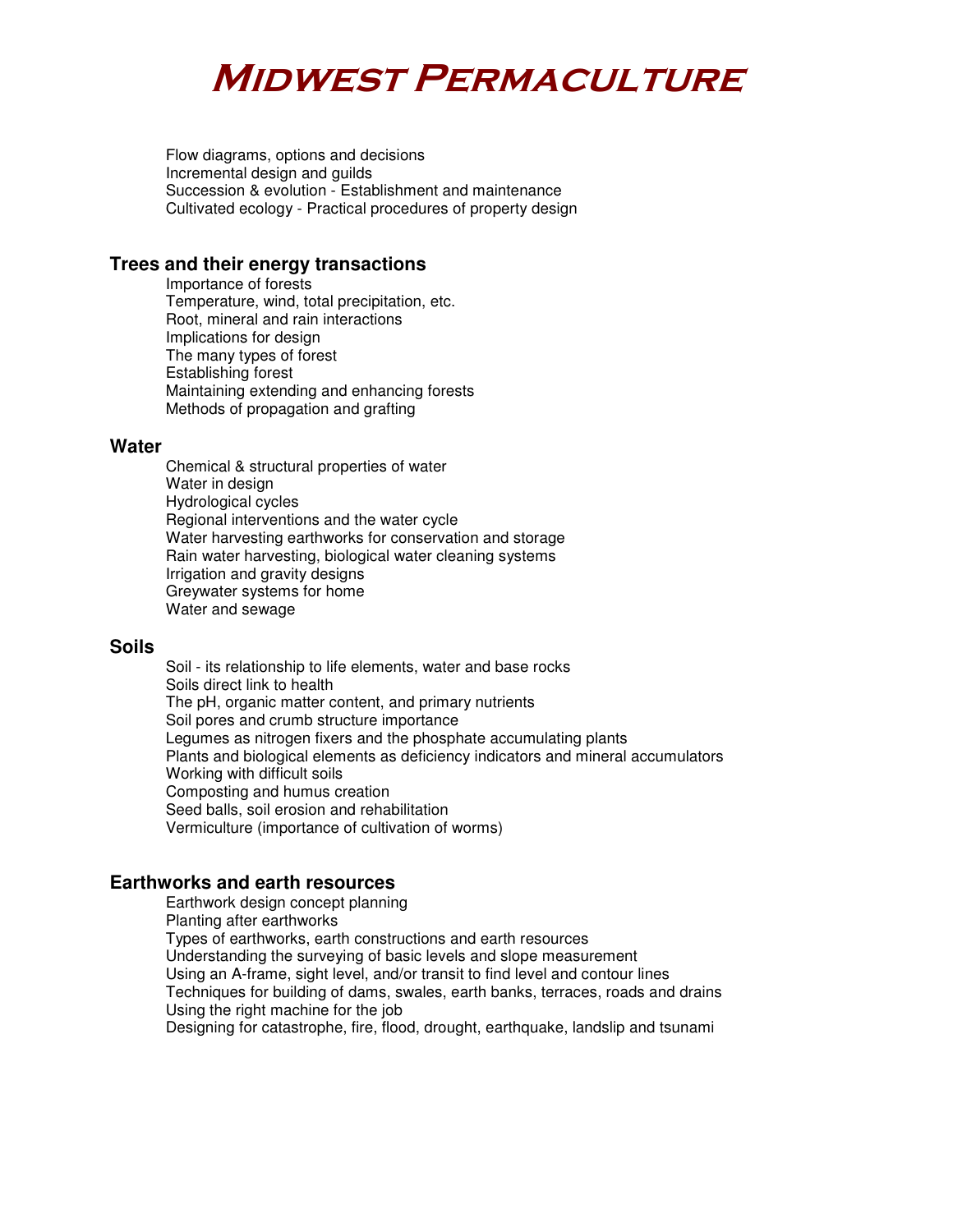#### **Various Climate Factors**

#### **The humid tropics**

Climate types, tropical soils and earth-shaping House design and home garden Integrated land management Evolving a polyculture

#### **Dryland strategies**

Precipitation, temperature, soils Landscape features in deserts, harvesting water in arid lands The desert house and garden, garden irrigation systems Desert settlement and broad strategies Plant themes for drylands, desertification and the salting of soils **Humid cool to cold climates** 

Characteristics of a humid-cool climate, soils, landform and water conservation Settlement and house design, the home garden, berry fruits, glasshouse growing Orchards, farm forestry, free range forage systems, the lawn Grasslands, rangelands, cold climates, wildfire

#### **Gardening and Small Scale Farming Ideas in Permaculture**

Various Gardening Methods Biodynamic **Biointensive Organic** Square foot Raised Beds Plant Guilds & polycultures Multitude of gardening and growing techniques Natural Integrated Pest Management (IPM) Uncommon/Common resources available to growers Forest agriculture Food forests Alley cropping P.A. Yeoman's Keyline System Masanobu Fukuoka – One Straw Revolution The business of farming or food growing Future opportunities

#### **The Humane Use of Animals in Permaculture Systems**

Pros and cons of animal raising Responsibilities for humane use of animals How many yields from single or multiple species A look at various species (chickens, bees, rabbits, etc.) Raising animals in urban & suburban environments Healthy use of animals in small scale farming Silvopasturing Rotational Grazing Insect and weed control